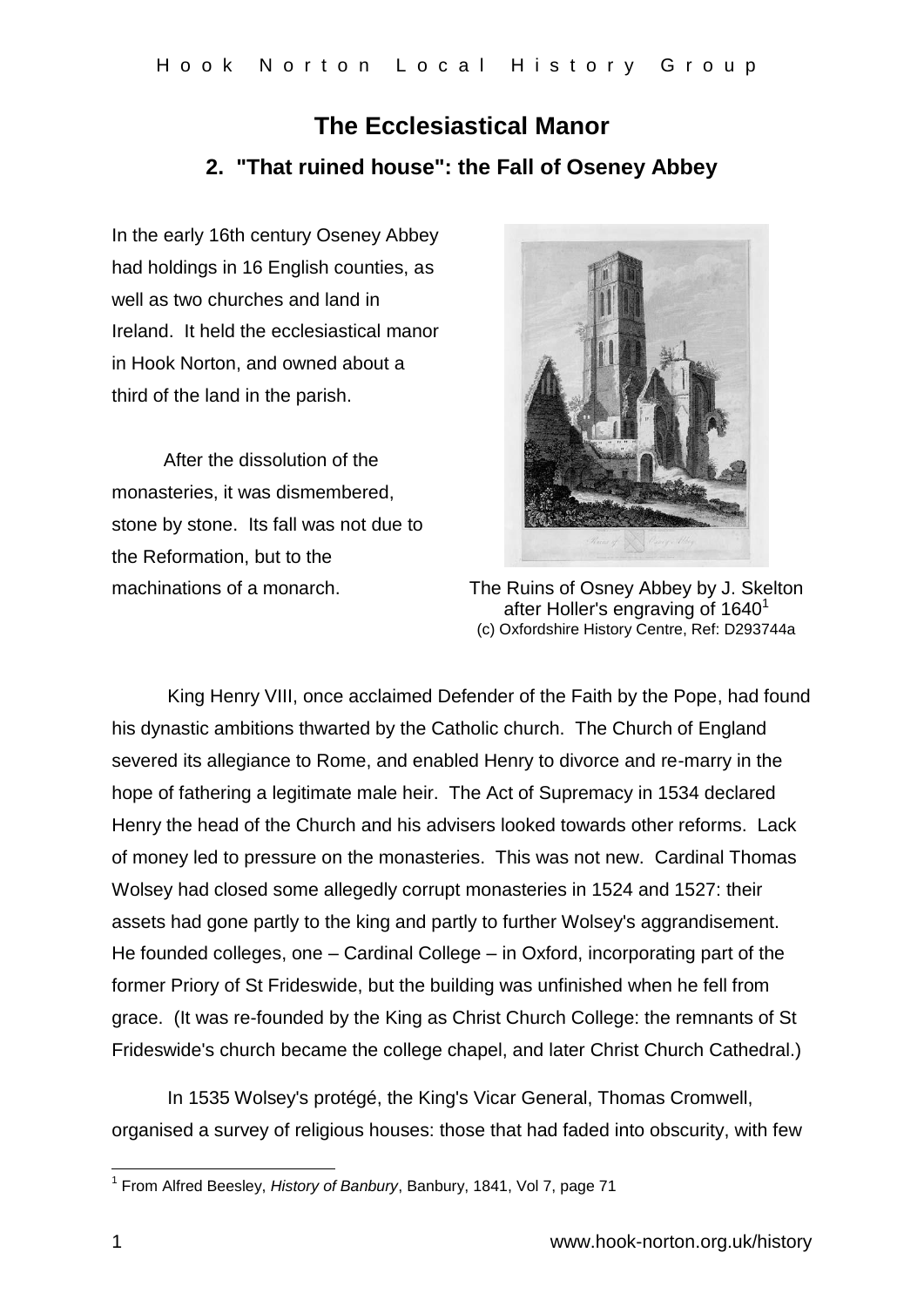members and an income of under £200 a year, were easily suppressed: the monks or nuns were usually given a pension. Religious reforms provoked protest, but the King and Cromwell were undeterred.

While Bishops' Visitations had concentrated on the moral and religious practices of individual institutions, the King's Visitors were more interested in increasing taxation revenue. From the Valor Ecclesiasticus for 1535 or at the recognition of the royal supremacy in 1534, it seems that Oseney had 20 members, more than any other religious house in Oxfordshire.

Whatever his religious allegiances, Dr John London knew how to play the political game: he held four canonries (Lincoln, York, Salisbury, and Windsor); he was dean of the collegiate church of Wallingford, Warden of New College, and Rector of Stanton St. John and Adderbury. He had taken part in the Bishop's Visitation of Oseney in 1520, and was to play a leading role in the Dissolution of the Monasteries.

In 1537 the canons of Oseney wrote to Cromwell. The state papers record:

Their abbot died yesterday about 5 p.m. As Cromwell is vicar general and high steward of the monastery, ask him to procure from the King that the new abbot may be one of their brethren. Oseney, 23 Nov.

Their request was not granted: instead Cromwell's candidate, Dr Robert King, was elected. London praised the appointment of a man "by whose preferment you have done a great benefit to that ruinous house". Like London, Dr King was a man who balanced personal ambition and religious service. He had been a Cistercian monk at Rewley; became Abbot of Bruern (one of the smaller Abbeys suppressed in 1536), leaving in 1527 to become Abbot of Thame. He was also Suffragan to the Bishop of Lincoln. He seemed unlikely to be a troublesome priest.

Within two years, Robert King would surrender the abbeys of Oseney and Thame to the King. He probably already knew that there was a plan to create a new bishopric in Oxford, with its cathedral at Oseney. In 1542 he was appointed Bishop of Oxford, with his residence at Gloucester College (which subsequently became Worcester College). John London was Dean, and the chapter also consisted of six prebendaries nominated by the King: their residences were to be at Oseney. In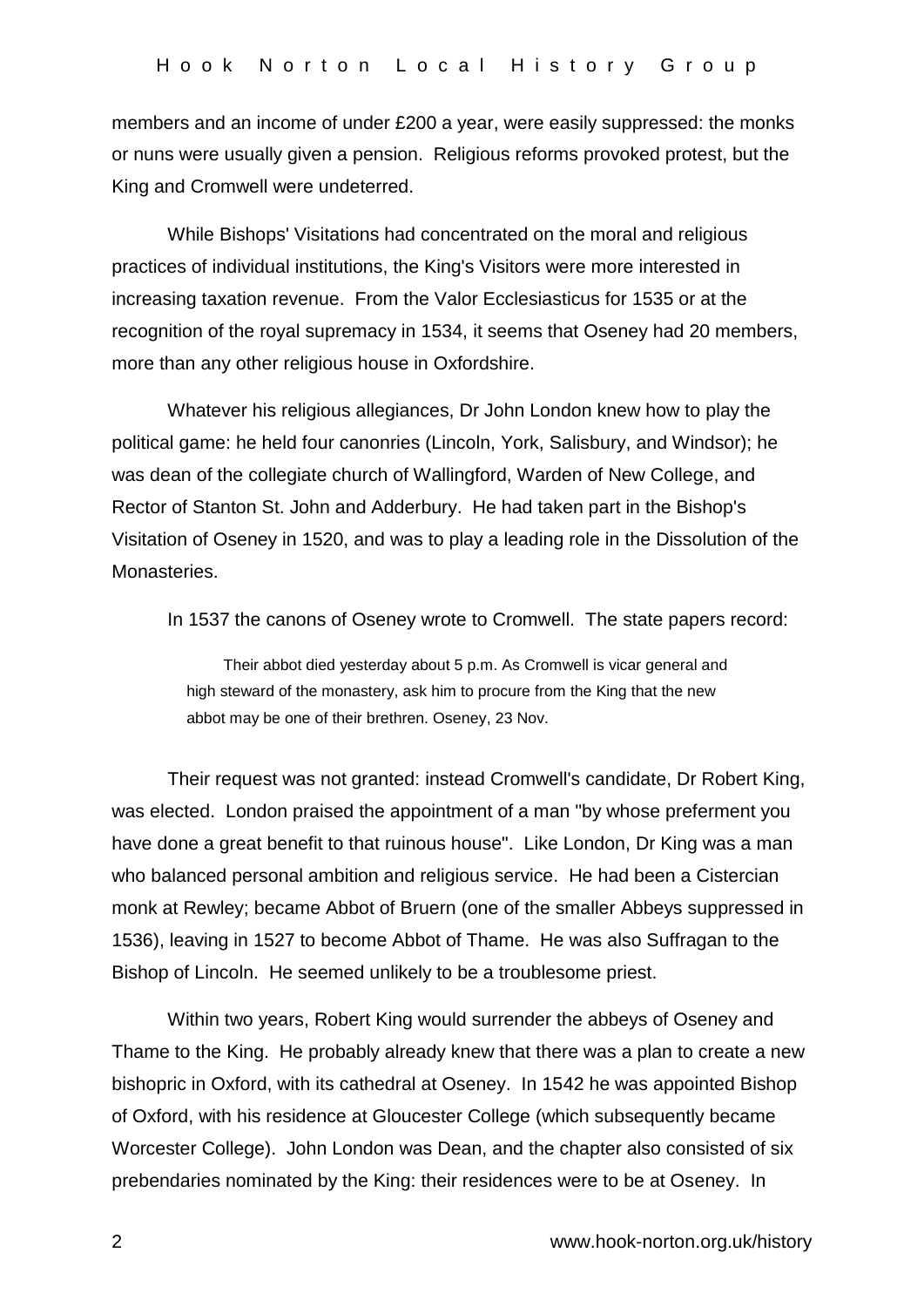1545 the See was transferred from Oseney to Oxford, and the church of St Frideswide's within Christ Church College became a cathedral church. Oseney was abandoned and plundered for building material, some of which went to Christ Church, particularly its famous peal of bells including Great Tom.



Great Tom of Christchurch, Henry Taunt © Oxfordshire History Centre, Ref. HT10449



Tom Quad, Christchurch Henry Taunt, © Oxfordshire History Centre, Ref.HT9302

As Dean, John London persecuted Protestant reformers in Oxford and Windsor. He was involved in a plot against Thomas Cranmer, Archbishop of Canterbury, and died in gaol. When Queen Mary came to the throne, Bishop King reverted to Catholicism. He died in 1557 and is commemorated by a stained glass window in Oxford Cathedral.

The destruction of Oseney had less impact on Hook Norton than might be imagined. While most of the lands and income of the Abbey went to King Henry some, including the Abbey's holdings in Hook Norton, went to the new diocese of Oxford. As bishops were appointed by the monarch, there were sometimes long intervals between incumbents while the monarch benefited from the see's tithes and rents – apparently for a total of forty years during the reign of Elizabeth I. The upheavals of the English Civil War and the interregnum led to law suits between claimants to the leased holdings, but when William Talbot was created Bishop of Oxford in 1699, he recovered the former Abbey assets in Hook Norton. The Talbot family were to control the lease for more than 150 years and there was little change